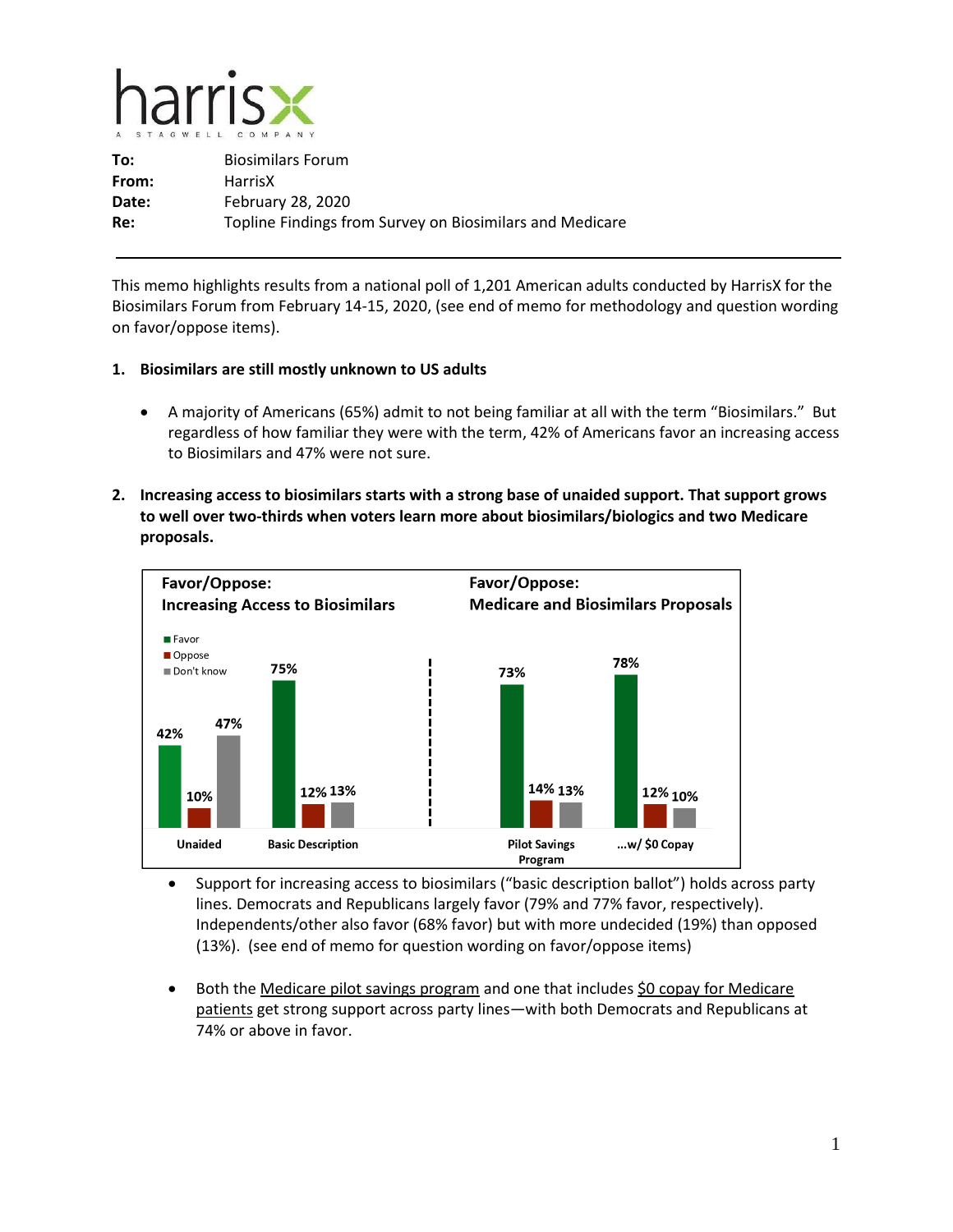- Prior polling from HarrisX for the Biosimilars Forum in October 2019 shows strong support for similar proposals, with **68% in favor** of a Medicare shared savings model for biosimilars and **73% in favor** of eliminating copays for Medicare patients with biosimilars.
- **3. Most voters think prescription drug costs for difficult diseases, the kinds treated by biosimilars and biologics, are high.**
	- Over two-thirds (69%) think costs are high for treating difficult diseases (i.e., those treated by biologics and biosimilars).
	- For comparison, prior polling by HarrisX for the Biosimilars Forum in October 2019 showed that 54% believe their general prescription drugs costs are high, showing how much more worried people are on prescription costs related to difficult diseases.

## **Methodology**

The survey was commissioned by the Biosimilars Forum and was conducted by HarrisX within the United States from February 14-15, 2020, among 1,201 registered voters nationwide. The survey was administered online and the sampling margin of error of this poll is plus or minus 2.8 percentage points. The results reflect a nationally representative sample of registered voters. Results were weighted for age within gender, region, race/ethnicity, political party, and education where necessary to align them with their actual proportions in the population

## **Question Wording for Favor/Oppose Questions**

**[Unaided]** No matter how familiar you are with biosimilars or biologics, would you favor or oppose increasing access to biosimilars?

**[Basic Description]** Biologics and biosimilars require intense manufacturing because of the difficulty with making medicines using living cells. They can't be mass produced like other drugs.

## **Information about biologics:**

- They treat complex diseases, like cancer, diabetes, and rheumatoid arthritis; usually through an injection or infusion administered by a healthcare professional.
- They are complex, tailor-made medicines created from living cells.
- They are expensive.
- **Information about biosimilars:**
- People call biosimilars a second-generation generic because they are as effective as biologics, but at a lower cost.
- Once the patent expires on a biologic, other pharmaceutical companies can produce and market biosimilars.
- The FDA must approve each biosimilar to ensure it meets the same standards for safety and effectiveness as the related biologic.

Knowing what you know now, would you favor or oppose increasing access to biosimilars?

**[Pilot Savings Program]** Here is an action Medicare could take to increase the use of biosimilars. Medicare would create a pilot program where savings from using a lower-cost biosimilar that produces the same outcome as a more expensive drug will be shared with doctors and hospitals. Knowing what you know now, would you favor or oppose policies in Medicare that would increase seniors' access to biosimilars?